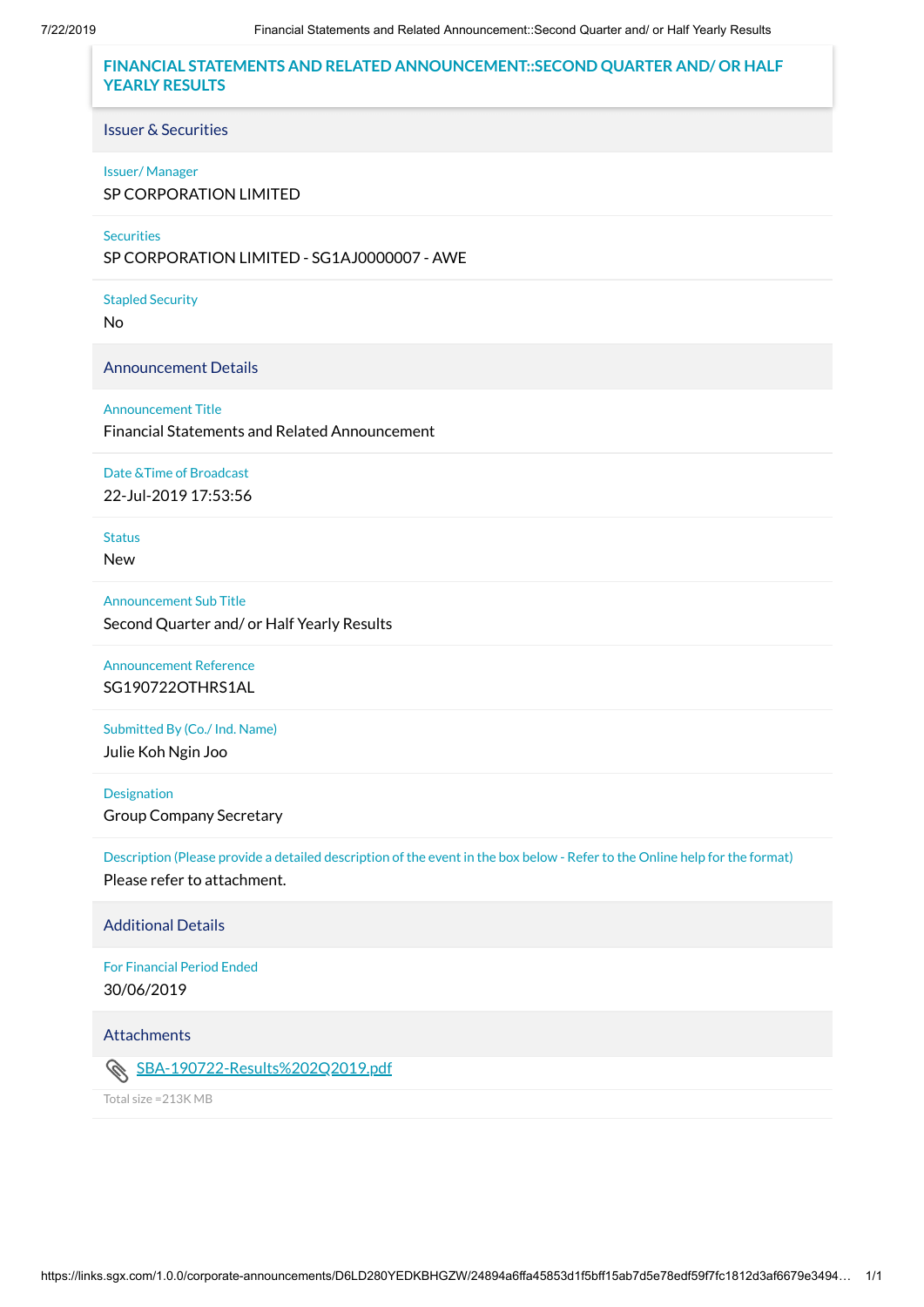

**SP CORPORATION LIMITED** 

**(Company Registration No. 195200115k)**

# **UNAUDITED RESULTS FOR THE SECOND QUARTER ("2Q2019") AND HALF YEAR ENDED 30 JUNE 2019 ("1H2019") \_\_\_\_\_\_\_\_\_\_\_\_\_\_\_\_\_\_\_\_\_\_\_\_\_\_\_\_\_\_\_\_\_\_\_\_\_\_\_\_\_\_\_\_\_\_\_\_\_\_\_\_\_\_\_\_\_\_\_\_\_\_\_\_\_\_\_\_\_\_\_**

**\_\_\_\_\_\_\_\_\_\_\_\_\_\_\_\_\_\_\_\_\_\_\_\_\_\_\_\_\_\_\_\_\_\_\_\_\_\_\_\_\_\_\_\_\_\_\_\_\_\_\_\_\_\_\_\_\_\_\_\_\_\_\_\_\_\_\_\_\_\_\_**

### **PART I - INFORMATION REQUIRED FOR ANNOUNCEMENTS OF QUARTERLY (Q1, Q2 & Q3), HALF-YEAR AND FULL YEAR RESULTS**

### **1(a)(i) Consolidated Statement of Profit or Loss (for the group), together with a comparative statement for the corresponding period of the immediately preceding financial year**

|                                              | Group                 |           |                          | Group       |                   |           |           |
|----------------------------------------------|-----------------------|-----------|--------------------------|-------------|-------------------|-----------|-----------|
|                                              | <b>Second Quarter</b> |           |                          |             | <b>First Half</b> |           |           |
|                                              |                       | 30.06.19  | 30.06.18                 | $+ / ( - )$ | 30.06.19          | 30.06.18  | $+$ / (-) |
|                                              | <b>Note</b>           | \$'000    | \$'000                   | %           | \$'000            | \$'000    | %         |
| Revenue                                      | a                     | 25,025    | 36,023                   | (31)        | 48,208            | 64,610    | (25)      |
| Cost of sales                                |                       | (24, 456) | (35, 185)                | (30)        | (47,004)          | (63, 182) | (26)      |
| <b>Gross profit</b>                          | a                     | 569       | 838                      | (32)        | 1,204             | 1,428     | (16)      |
| Other operating income                       | p                     | 77        | 10                       | 670         | 78                | 10        | 680       |
| Administrative expenses                      |                       | (630)     | (633)                    | (0)         | (1, 263)          | (1,299)   | (3)       |
| Other operating expenses                     | c                     | 51        | 18                       | 183         | (119)             | (25)      | 376       |
| Interest income                              | d                     | 703       | 325                      | 116         | 1,367             | 577       | 137       |
| Interest expense                             | е                     | (125)     | $\overline{\phantom{a}}$ | n.m         | (152)             |           | n.m       |
| Profit before tax                            |                       | 645       | 558                      | 16          | 1,115             | 691       | 61        |
| Income tax expense                           |                       | (85)      | (67)                     | 27          | (156)             | (108)     | 44        |
| Profit for the financial period              |                       | 560       | 491                      | 14          | 959               | 583       | 64        |
| Profit attributable to owners of the Company |                       | 560       | 491                      | 14          | 959               | 583       | 64        |

*n.m: Not meaningful*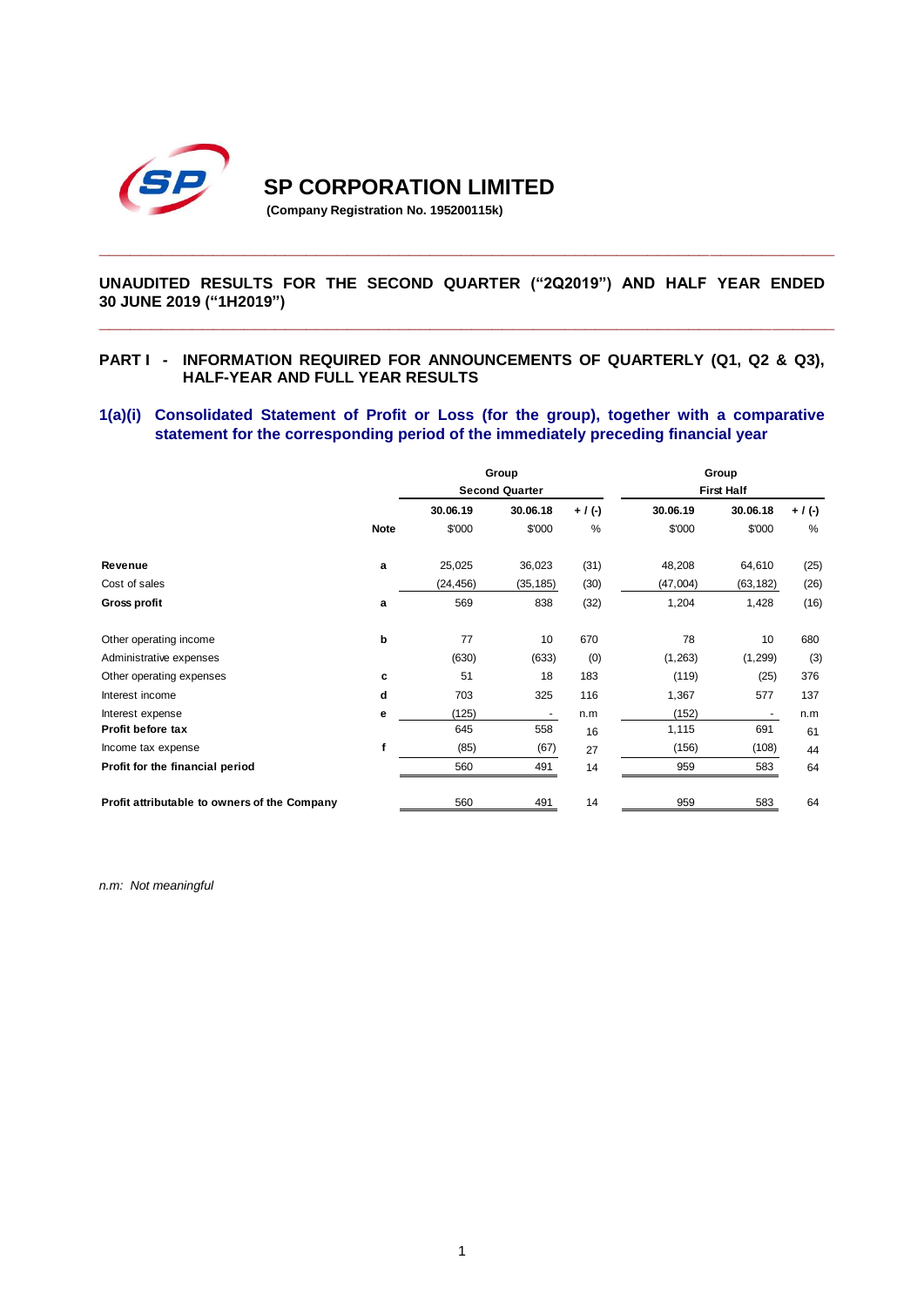# **1(a)(ii) Consolidated Statement of Profit or Loss and Other Comprehensive Income (for the group), together with a comparative statement for the corresponding period of the immediately preceding financial year**

\_\_\_\_\_\_\_\_\_\_\_\_\_\_\_\_\_\_\_\_\_\_\_\_\_\_\_\_\_\_\_\_\_\_\_\_\_\_\_\_\_\_\_\_\_\_\_\_\_\_\_\_\_\_\_\_\_\_\_\_\_\_\_\_\_\_\_\_\_\_\_\_\_\_\_\_\_\_

|                                                                                                       |             | Group<br><b>Second Quarter</b> |                    |                | Group<br><b>First Half</b> |                    |                |
|-------------------------------------------------------------------------------------------------------|-------------|--------------------------------|--------------------|----------------|----------------------------|--------------------|----------------|
|                                                                                                       | <b>Note</b> | 30.06.19<br>\$'000             | 30.06.18<br>\$'000 | $+$ / (-)<br>% | 30.06.19<br>\$'000         | 30.06.18<br>\$'000 | $+$ / (-)<br>% |
| Profit for the financial period                                                                       |             | 560                            | 491                | 14             | 959                        | 583                | 64             |
| Other comprehensive income after tax:<br>Item that may be reclassified subsequently to profit or loss |             |                                |                    |                |                            |                    |                |
| Exchange differences on translation of foreign operations                                             | g           | 74                             | 1.410              | (95)           | (211)                      | 486                | n.m            |
| Total comprehensive income for the financial period                                                   |             | 634                            | 1,901              | (67)           | 748                        | 1,069              | (30)           |
| Total comprehensive income for the financial period<br>attributable to owners of the Company          |             | 634                            | 1.901              | (67)           | 748                        | 1.069              | (30)           |

# **1(a)(iii) Profit for the financial period of the Group is arrived at after (charging) crediting the following:**

|                                                                   | Group<br><b>Second Quarter</b> |                    | Group<br><b>First Half</b> |                    |
|-------------------------------------------------------------------|--------------------------------|--------------------|----------------------------|--------------------|
|                                                                   | 30.06.19<br>\$'000             | 30.06.18<br>\$'000 | 30.06.19<br>\$'000         | 30.06.18<br>\$'000 |
| Depreciation of plant and equipment                               | (9)                            | (10)               | (20)                       | (17)               |
| Foreign currency exchange gain (loss)                             | 53                             | 18                 | (117)                      | (25)               |
| Under provision of income tax in respect of prior financial years |                                |                    |                            | (2)                |

#### **Notes:**

- a. Revenue and gross profit were lower in 2Q2019 compared to 2Q2018 due to lower sales of coal and rubber, and absence of aluminium sales. Average selling prices and sales volume for coal were lower. Despite the higher average selling prices, sales volume for rubber was lower resulting in lower revenue from such sales.
- b. Other operating income increased mainly due to handling fees relating to coal shipments.
- c. Other operating expenses mainly comprise foreign exchange differences on US dollar denominated balances. There was higher foreign currency exchange loss in 1H2019 relative to 1H2018 as the US dollar depreciated much more against Singapore dollar during the period. However, in 2Q2019, US dollar appreciated against Singapore dollar. Hence, there was an increase in "other operating expenses" for 1H2019 but a credit representing the effect of net foreign currency exchange gain for the current quarter.
- d. The higher interest income was contributed by the interest income from a loan made to a related party in the third quarter of 2018 and higher overdue trade receivables in 1H2019 compared to 1H2018.
- e. Interest expense arose from trade financing for commodities trading.
- f. Income tax expense was higher mainly because of an increase in profit before tax.
- g. The translation gain in the current quarter was due to the appreciation of US dollar against Singapore dollar upon consolidation of subsidiaries whose functional currency is US dollar. The net depreciation of US dollar against Singapore dollar in 1H2019 resulted in a translation loss for the financial period.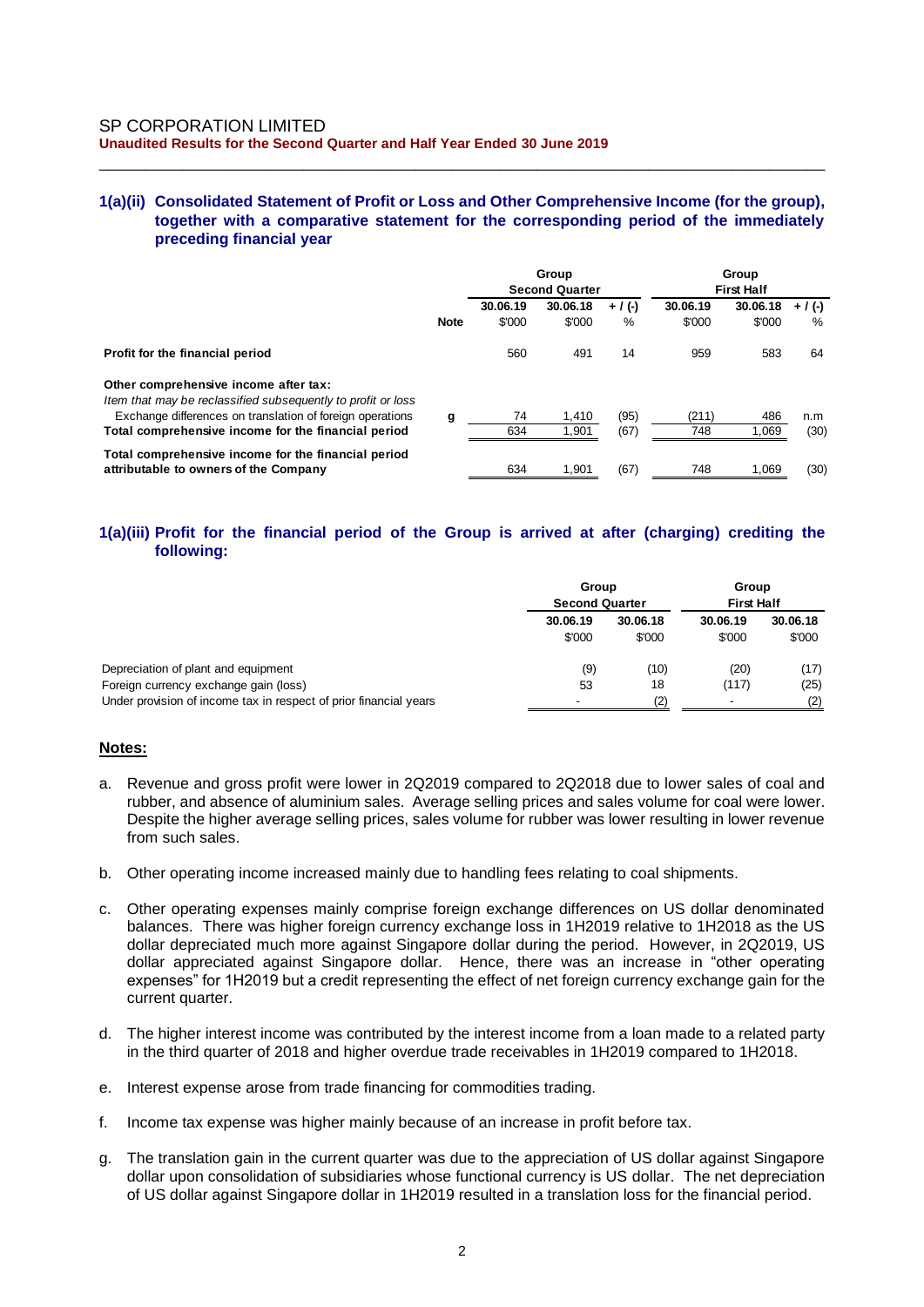### SP CORPORATION LIMITED **Unaudited Results for the Second Quarter and Half Year Ended 30 June 2019**

# **1(b)(i) Statements of Financial Position (for the issuer and group), together with a comparative statement as at the end of the immediately preceding financial year**

\_\_\_\_\_\_\_\_\_\_\_\_\_\_\_\_\_\_\_\_\_\_\_\_\_\_\_\_\_\_\_\_\_\_\_\_\_\_\_\_\_\_\_\_\_\_\_\_\_\_\_\_\_\_\_\_\_\_\_\_\_\_\_\_\_\_\_\_\_\_\_\_\_\_\_\_\_\_

|                                     |             | Group    |          | Company   |           |  |
|-------------------------------------|-------------|----------|----------|-----------|-----------|--|
|                                     |             | 30.06.19 | 31.12.18 | 30.06.19  | 31.12.18  |  |
|                                     | <b>Note</b> | \$'000   | \$'000   | \$'000    | \$'000    |  |
| <b>ASSETS</b>                       |             |          |          |           |           |  |
| Non-current assets                  |             |          |          |           |           |  |
| Plant and equipment                 |             | 184      | 208      | 128       | 140       |  |
| Investments in subsidiaries         |             |          |          | 30,748    | 30,611    |  |
| Total non-current assets            |             | 184      | 208      | 30,876    | 30,751    |  |
| <b>Current assets</b>               |             |          |          |           |           |  |
| Trade and other receivables         | h           | 41,337   | 37,036   | 20,834    | 20,831    |  |
| Loan to a related party             |             | 20,000   | 20,000   |           |           |  |
| Tax recoverable                     |             | 14       | 24       |           |           |  |
| Cash and bank balances              |             | 5,622    | 10,460   | 462       | 903       |  |
| Total current assets                |             | 66,973   | 67,520   | 21,296    | 21,734    |  |
| <b>Total assets</b>                 |             | 67,157   | 67,728   | 52,172    | 52,485    |  |
| <b>EQUITY AND LIABILITIES</b>       |             |          |          |           |           |  |
| <b>Equity</b>                       |             |          |          |           |           |  |
| Share capital                       |             | 58,366   | 58,366   | 58,366    | 58,366    |  |
| <b>Translation reserve</b>          | g           | (469)    | (258)    |           |           |  |
| <b>Accumulated losses</b>           |             | (3,706)  | (4,665)  | (19, 790) | (19, 982) |  |
| Total equity                        |             | 54,191   | 53,443   | 38,576    | 38,384    |  |
| <b>Non-current liability</b>        |             |          |          |           |           |  |
| Deferred tax                        |             | 103      | 49       |           | 1         |  |
| <b>Current liabilities</b>          |             |          |          |           |           |  |
| Borrowings                          |             | 9,048    |          |           |           |  |
| Trade and other payables            |             | 3,586    | 13,952   | 13,575    | 14,079    |  |
| Income tax payable                  |             | 229      | 284      | 21        | 21        |  |
| <b>Total current liabilities</b>    |             | 12,863   | 14,236   | 13,596    | 14,100    |  |
| <b>Total equity and liabilities</b> |             | 67,157   | 67,728   | 52,172    | 52,485    |  |

### **Notes:**

h. The increase in trade and other receivables held by the Group was largely due to an advance for coal order placement of approximately \$2.3 million and the timing of collections from customers.

The interest-bearing refundable trade deposit of US\$6 million (equivalent to approximately \$8.1 million) placed by the Group is pending negotiation for a renewal upon maturity on 31 July 2019.

- i. Borrowings were in the form of trust receipts for commodities trading.
- j. The decrease in trade and other payables of the Group was mainly due to the timing of lumpy payments to coal and rubber suppliers.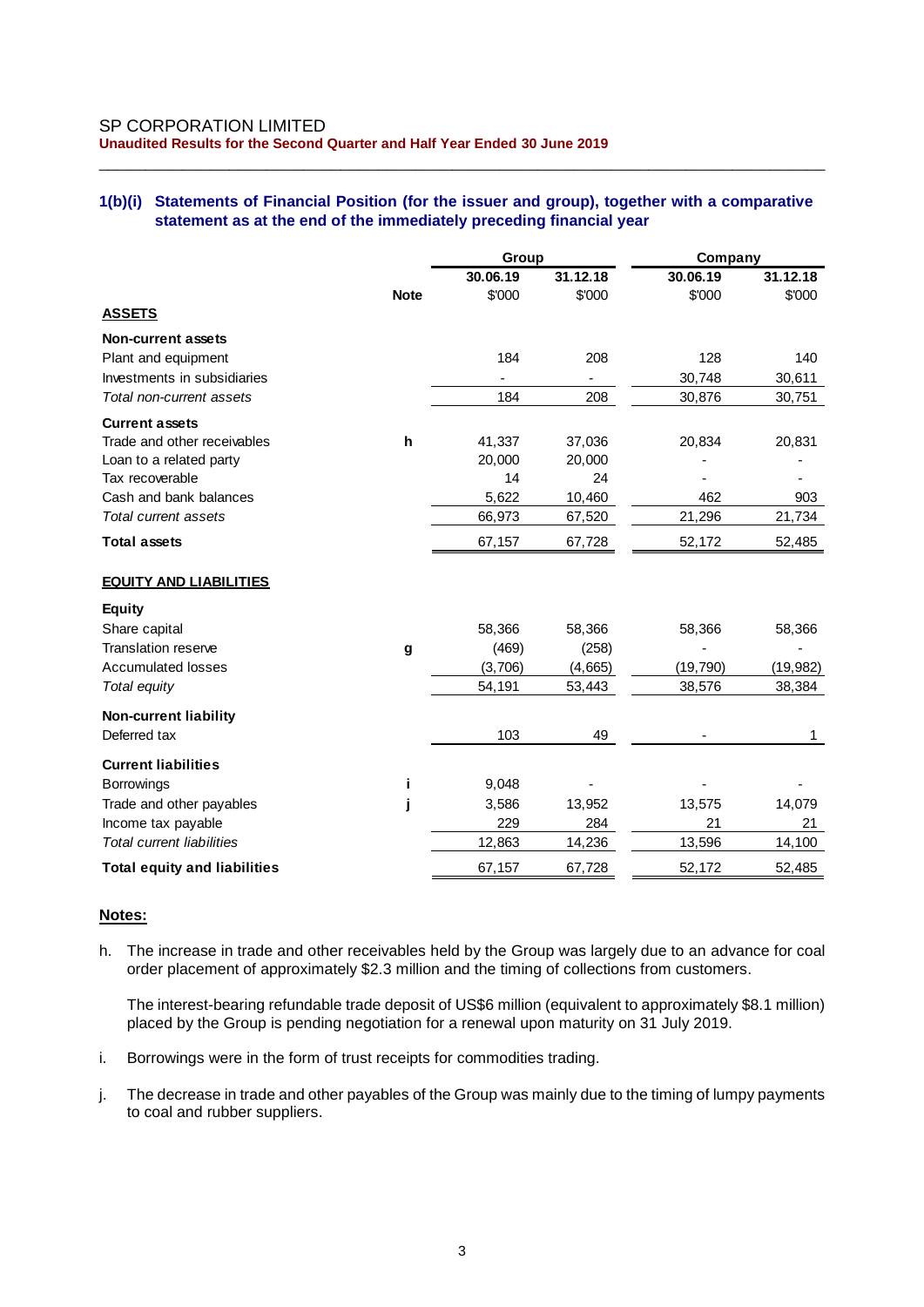## **1(b)(ii) Aggregate amount of group's borrowings and debt securities**

#### **Amount repayable in one year or less, or on demand**

|                | As at 30.06.19   | As at 31.12.18 |                  |  |  |
|----------------|------------------|----------------|------------------|--|--|
| <b>Secured</b> | <b>Unsecured</b> | <b>Secured</b> | <b>Unsecured</b> |  |  |
| \$'000         | \$'000           | \$'000         | \$'000           |  |  |
| 9.048          | -                | -              | -                |  |  |

\_\_\_\_\_\_\_\_\_\_\_\_\_\_\_\_\_\_\_\_\_\_\_\_\_\_\_\_\_\_\_\_\_\_\_\_\_\_\_\_\_\_\_\_\_\_\_\_\_\_\_\_\_\_\_\_\_\_\_\_\_\_\_\_\_\_\_\_\_\_\_\_\_\_\_\_\_\_

#### **Details of any collateral**

The Group's borrowings from banks as at 30 June 2019 were secured by fixed deposits of approximately \$1.7 million placed with them.

# **1(c) A statement of cash flows (for the group), together with a comparative statement for the corresponding period of the immediately preceding financial year**

|                                                                 |             | Group<br><b>Second Quarter</b> |                | Group<br><b>First Half</b> |                |  |
|-----------------------------------------------------------------|-------------|--------------------------------|----------------|----------------------------|----------------|--|
|                                                                 |             | 30.06.19                       | 30.06.18       | 30.06.19                   | 30.06.18       |  |
|                                                                 | <b>Note</b> | \$'000                         | \$'000         | \$'000                     | \$'000         |  |
| <b>Operating activities</b>                                     |             |                                |                |                            |                |  |
| Profit before tax                                               |             | 645                            | 558            | 1,115                      | 691            |  |
| Adjustments for:                                                |             |                                |                |                            |                |  |
|                                                                 |             | 9                              | 10             | 20                         | 17             |  |
| Depreciation of plant and equipment                             |             | 125                            |                | 152                        |                |  |
| Interest expense<br>Interest income                             |             | (703)                          | (325)          | (1, 367)                   |                |  |
|                                                                 |             |                                |                |                            | (577)          |  |
| Fair value loss on forward contracts, unrealised                |             |                                | 178            |                            | 147            |  |
| Operating cash flows before movements in working capital        |             | 76                             | 421            | (80)                       | 278            |  |
| Trade and other receivables                                     |             | 2,267                          | (6,055)        | (3, 569)                   | 2,110          |  |
| Restricted bank balances                                        |             | 696                            | (634)          | (442)                      | 85             |  |
| Trade and other payables                                        |             | (2, 238)                       | 8,301          | (10, 016)                  | 1,335          |  |
| Cash generated from (used in) operations                        |             | 801                            | 2,033          | (14, 107)                  | 3,808          |  |
| Interest received                                               |             | 22                             | 193            | 151                        | 287            |  |
| Interest paid                                                   |             | (125)                          |                | (152)                      |                |  |
| Income tax paid, net                                            |             | (143)                          | (16)           | (157)                      | (28)           |  |
| Net cash from (used in) operating activities                    | k           | 555                            | 2,210          | (14, 265)                  | 4,067          |  |
| Investing activity                                              |             |                                |                |                            |                |  |
| Payments for acquisition of plant and equipment                 |             |                                | (39)           |                            | (39)           |  |
| Net cash used in investing activity                             |             |                                | (39)           |                            | (39)           |  |
| <b>Financing activities</b>                                     |             |                                |                |                            |                |  |
| Proceeds from borrowings                                        |             | 16,975                         |                | 45,809                     |                |  |
| Repayments of borrowings                                        |             | (19, 118)                      |                | (36, 761)                  |                |  |
| Net cash (used in) from financing activities                    |             | (2, 143)                       | $\blacksquare$ | 9.048                      | $\overline{a}$ |  |
| Net (decrease) increase in cash and cash equivalents            |             | (1,588)                        | 2,171          | (5, 217)                   | 4,028          |  |
| Cash and cash equivalents at the beginning of financial period  |             | 5,442                          | 22,210         | 9,167                      | 20,837         |  |
| Effects of exchange rate changes on the balance of cash held in |             |                                |                |                            |                |  |
| foreign currencies                                              |             | 33                             | 809            | (63)                       | 325            |  |
| Cash and cash equivalents at the end of financial period        |             | 3,887                          | 25,190         | 3,887                      | 25,190         |  |
|                                                                 |             |                                |                |                            |                |  |
|                                                                 |             | Group                          |                | Group                      |                |  |
|                                                                 |             | 30.06.19                       | 31.03.19       | 31.12.18                   | 30.06.18       |  |
|                                                                 |             | \$'000                         | \$'000         | \$'000                     | \$'000         |  |
| Cash and cash equivalents comprise:                             |             |                                |                |                            |                |  |
| Cash at bank and on hand                                        |             | 2,251                          | 4,093          | 7,636                      | 24,268         |  |
| <b>Fixed deposits</b>                                           |             | 1,636                          | 1,349          | 1,531                      | 922            |  |
| Cash and cash equivalents in statement of cash flows            |             | 3,887                          | 5,442          | 9,167                      | 25,190         |  |
| Deposits pledged                                                |             | 1,735                          | 2,431          | 1,293                      | 1,762          |  |
| Cash and bank balances in statement of financial position       |             | 5,622                          | 7,873          | 10,460                     | 26,952         |  |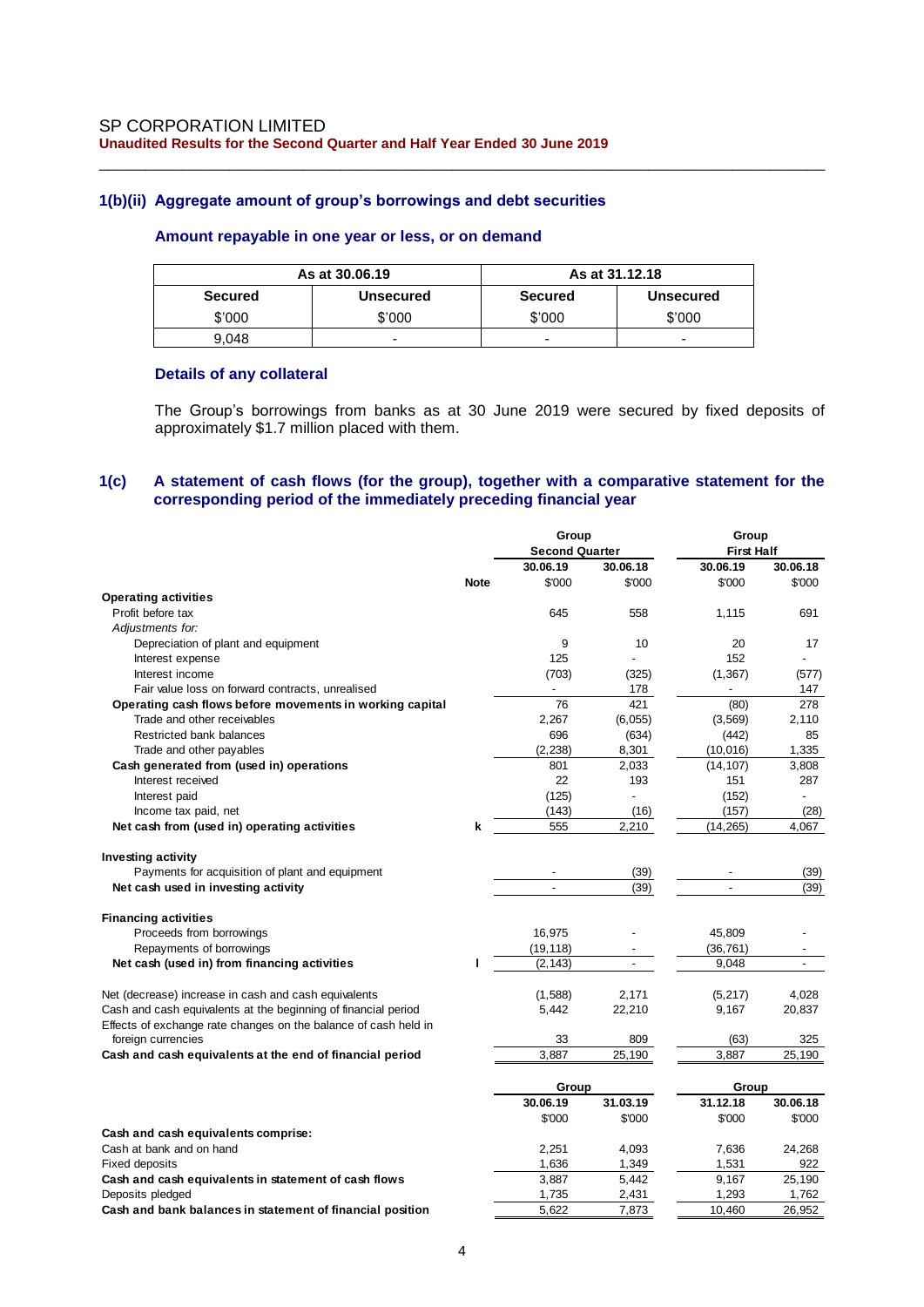# **Notes:**

k. Net cash from operating activities in 2Q2019 was largely due to a decrease in advance to a coal supplier upon fulfilment of order placements in the quarter, collections from customers, timing of lumpy payments to suppliers and lower fixed deposits placed with banks for utilisation of trade facilities for commodities trading.

\_\_\_\_\_\_\_\_\_\_\_\_\_\_\_\_\_\_\_\_\_\_\_\_\_\_\_\_\_\_\_\_\_\_\_\_\_\_\_\_\_\_\_\_\_\_\_\_\_\_\_\_\_\_\_\_\_\_\_\_\_\_\_\_\_\_\_\_\_\_\_\_\_\_\_\_\_\_

Net cash used in operating activities in 1H2019 was mainly attributable to advance for coal order placement, timing of collections from customers and lumpy payments to suppliers, and higher fixed deposits placed with banks for utilisation of trade facilities for commodities trading.

l. Net cash was used in financing activities in 2Q2019 for repayments of trust receipt financing for commodities trading.

Net cash from financing activities in 1H2019 was through utilisation of trust receipt facilities for commodities trading.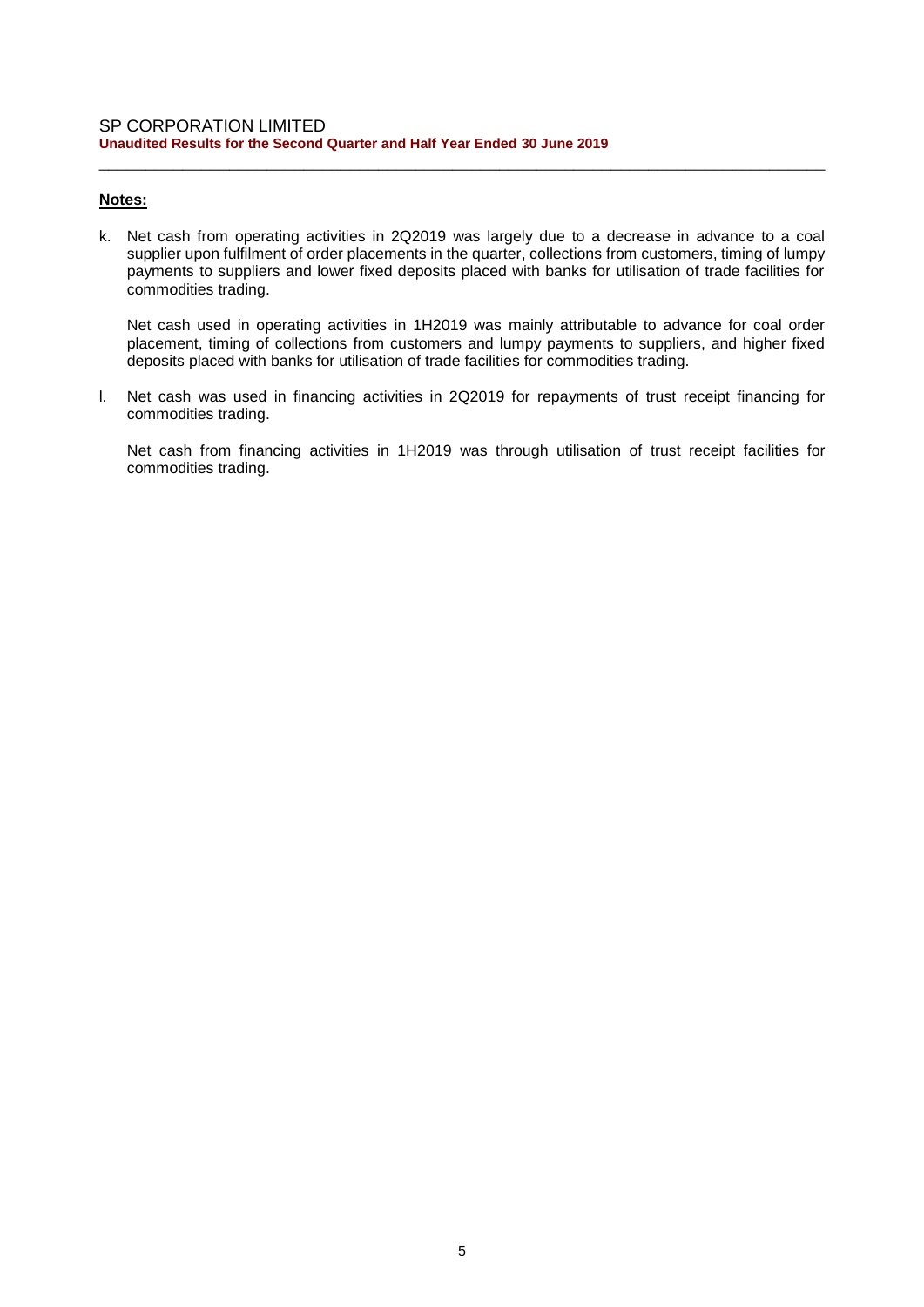#### **1(d)(i) A statement (for the issuer and group) showing either (i) all changes in equity or (ii) changes in equity other than those arising from capitalisation issues and distributions to shareholders, together with a comparative statement for the corresponding period of the immediately preceding financial year**

\_\_\_\_\_\_\_\_\_\_\_\_\_\_\_\_\_\_\_\_\_\_\_\_\_\_\_\_\_\_\_\_\_\_\_\_\_\_\_\_\_\_\_\_\_\_\_\_\_\_\_\_\_\_\_\_\_\_\_\_\_\_\_\_\_\_\_\_\_\_\_\_\_\_\_\_\_\_

|                                                                        |                                   |                   | Equity attributable to owners of the Company              |                                         |
|------------------------------------------------------------------------|-----------------------------------|-------------------|-----------------------------------------------------------|-----------------------------------------|
|                                                                        | <b>Share</b><br>Capital<br>\$'000 | Reserve<br>\$'000 | <b>Translation Accumulated</b><br><b>Losses</b><br>\$'000 | <b>Total</b><br><b>Equity</b><br>\$'000 |
| <b>The Group</b>                                                       |                                   |                   |                                                           |                                         |
| At 1 January 2019                                                      | 58,366                            | (258)             | (4,665)                                                   | 53,443                                  |
| Total comprehensive income for the financial period                    |                                   |                   |                                                           |                                         |
| Profit for the financial period                                        |                                   |                   | 399                                                       | 399                                     |
| Other comprehensive loss for the financial period                      |                                   | (285)             |                                                           | (285)                                   |
| At 31 March 2019                                                       | 58,366                            | (543)             | (4, 266)                                                  | 53,557                                  |
| Total comprehensive income for the financial period                    |                                   |                   |                                                           |                                         |
| Profit for the financial period                                        |                                   | 74                | 560                                                       | 560<br>74                               |
| Other comprehensive income for the financial period<br>At 30 June 2019 | 58,366                            | (469)             | (3,706)                                                   | 54,191                                  |
| At 1 January 2018                                                      | 58,366                            | (997)             | (6, 563)                                                  | 50,806                                  |
| Total comprehensive loss for the financial period                      |                                   |                   |                                                           |                                         |
| Profit for the financial period                                        |                                   |                   | 92                                                        | 92                                      |
| Other comprehensive loss for the financial period                      |                                   | (924)             |                                                           | (924)                                   |
| At 31 March 2018                                                       | 58,366                            | (1, 921)          | (6, 471)                                                  | 49,974                                  |
| Total comprehensive income for the financial period                    |                                   |                   |                                                           |                                         |
| Profit for the financial period                                        |                                   |                   | 491                                                       | 491                                     |
| Other comprehensive income for the financial period                    |                                   | 1,410             |                                                           | 1,410                                   |
| At 30 June 2018                                                        | 58,366                            | (511)             | (5,980)                                                   | 51,875                                  |
| <b>The Company</b>                                                     |                                   |                   |                                                           |                                         |
| At 1 January 2019                                                      | 58,366                            |                   | (19, 982)                                                 | 38,384                                  |
| Total comprehensive income for the financial period                    |                                   |                   |                                                           |                                         |
| Profit for the financial period                                        |                                   |                   | 89                                                        | 89                                      |
| At 31 March 2019                                                       | 58,366                            |                   | (19, 893)                                                 | 38,473                                  |
| Total comprehensive income for the financial period                    |                                   |                   |                                                           |                                         |
| Profit for the financial period<br>At 30 June 2019                     | 58,366                            |                   | 103                                                       | 103<br>38,576                           |
|                                                                        |                                   |                   | (19, 790)                                                 |                                         |
| At 1 January 2018                                                      | 58,366                            |                   | (20, 486)                                                 | 37,880                                  |
| Total comprehensive income for the financial period                    |                                   |                   |                                                           |                                         |
| Profit for the financial period                                        |                                   |                   | 168                                                       | 168                                     |
| At 31 March 2018                                                       | 58,366                            |                   | (20, 318)                                                 | 38,048                                  |
| Total comprehensive income for the financial period                    |                                   |                   |                                                           |                                         |
| Profit for the financial period                                        |                                   |                   | 199                                                       | 199                                     |
| At 30 June 2018                                                        | 58,366                            |                   | (20, 119)                                                 | 38,247                                  |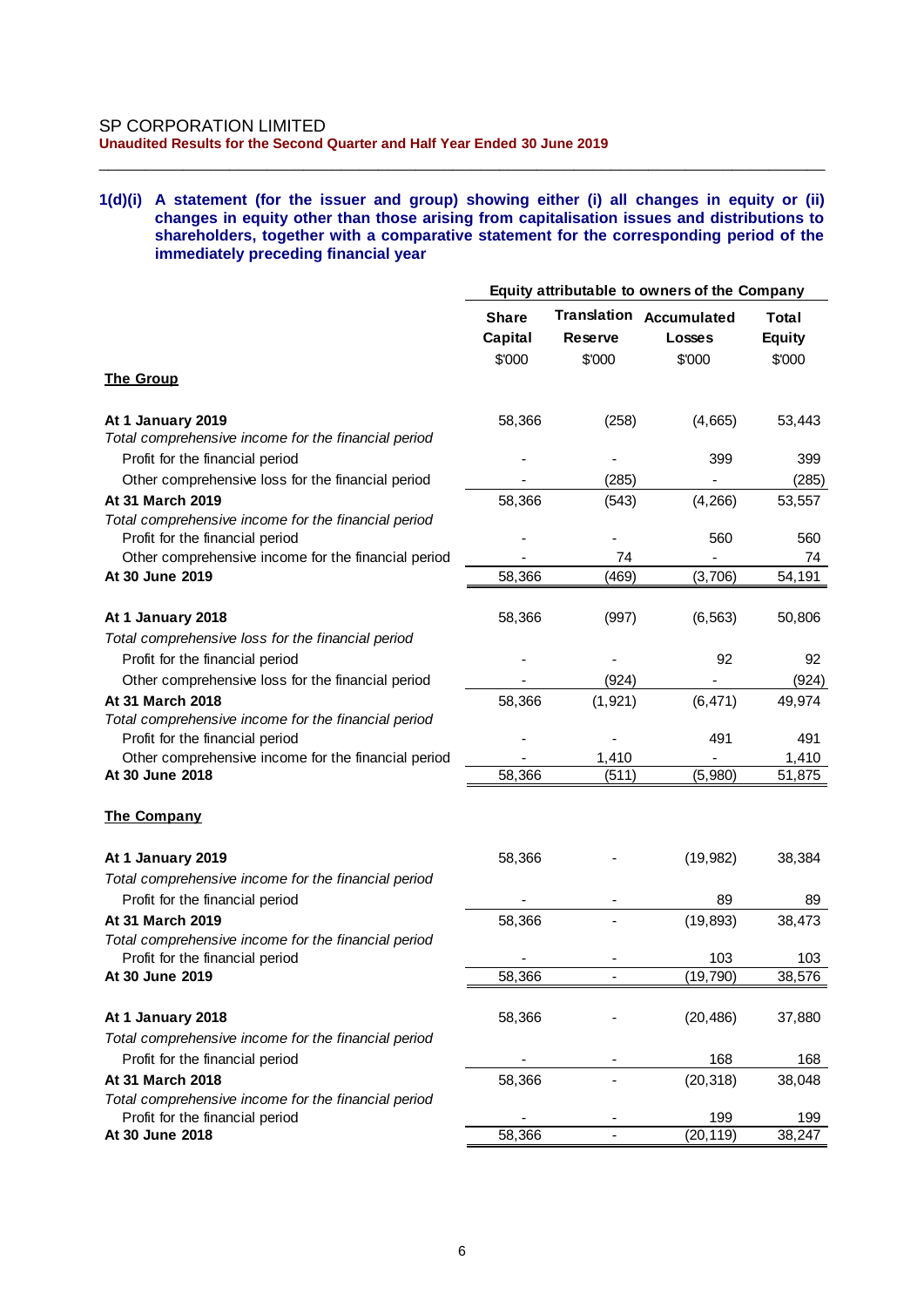**1(d)(ii) Details of any changes in the company's share capital arising from rights issue, bonus issue, share buy-backs, exercise of share options or warrants, conversion of other issues of equity securities, issue of shares or cash or as consideration for acquisition or for any other purpose since the end of the previous period reported on. State also the number of shares that may be issued on conversion of all the outstanding convertibles, as well as the number of shares held as treasury shares, if any, against the total number of issued shares excluding treasury shares of the issuer, as at the end of the current financial period reported on and as at the end of the corresponding period of the immediately preceding financial year**

\_\_\_\_\_\_\_\_\_\_\_\_\_\_\_\_\_\_\_\_\_\_\_\_\_\_\_\_\_\_\_\_\_\_\_\_\_\_\_\_\_\_\_\_\_\_\_\_\_\_\_\_\_\_\_\_\_\_\_\_\_\_\_\_\_\_\_\_\_\_\_\_\_\_\_\_\_\_

None.

**1(d)(iii) To show the total number of issued shares excluding treasury shares as at the end of the current financial period and as at the end of the immediately preceding financial year**

|                         | The Group     |               |  | <b>The Company</b> |               |  |
|-------------------------|---------------|---------------|--|--------------------|---------------|--|
|                         | 30.06.19      | 31.12.18      |  | 30.06.19           | 31.12.18      |  |
| Total number of         |               |               |  |                    |               |  |
| issued ordinary shares* | 35.10 million | 35.10 million |  | 35.10 million      | 35.10 million |  |

\* There were no treasury shares at the end of the respective financial period / year.

### **1(d)(iv) A statement showing all sales, transfers, disposal, cancellation and/or use of treasury shares as at the end of the current financial period reported on**

Not applicable.

**2. Whether the figures have been audited, or reviewed and in accordance with which standard (e.g. the Singapore Standard on Auditing 910 (Engagements to Review Financial Statements), or an equivalent standard**

The figures have neither been audited nor reviewed by the Company's auditors.

**3. Where the figures have been audited or reviewed, the auditors' report (including any qualifications or emphasis of matter)**

Not applicable.

# **4. Whether the same accounting policies and methods of computation as in the issuer's most recently audited annual financial statements have been applied**

Except as disclosed in Section 5 below, the Group has applied the same accounting policies and methods of computation in the financial statements for the current financial period compared with those used in the audited financial statements for the financial year ended 31 December 2018.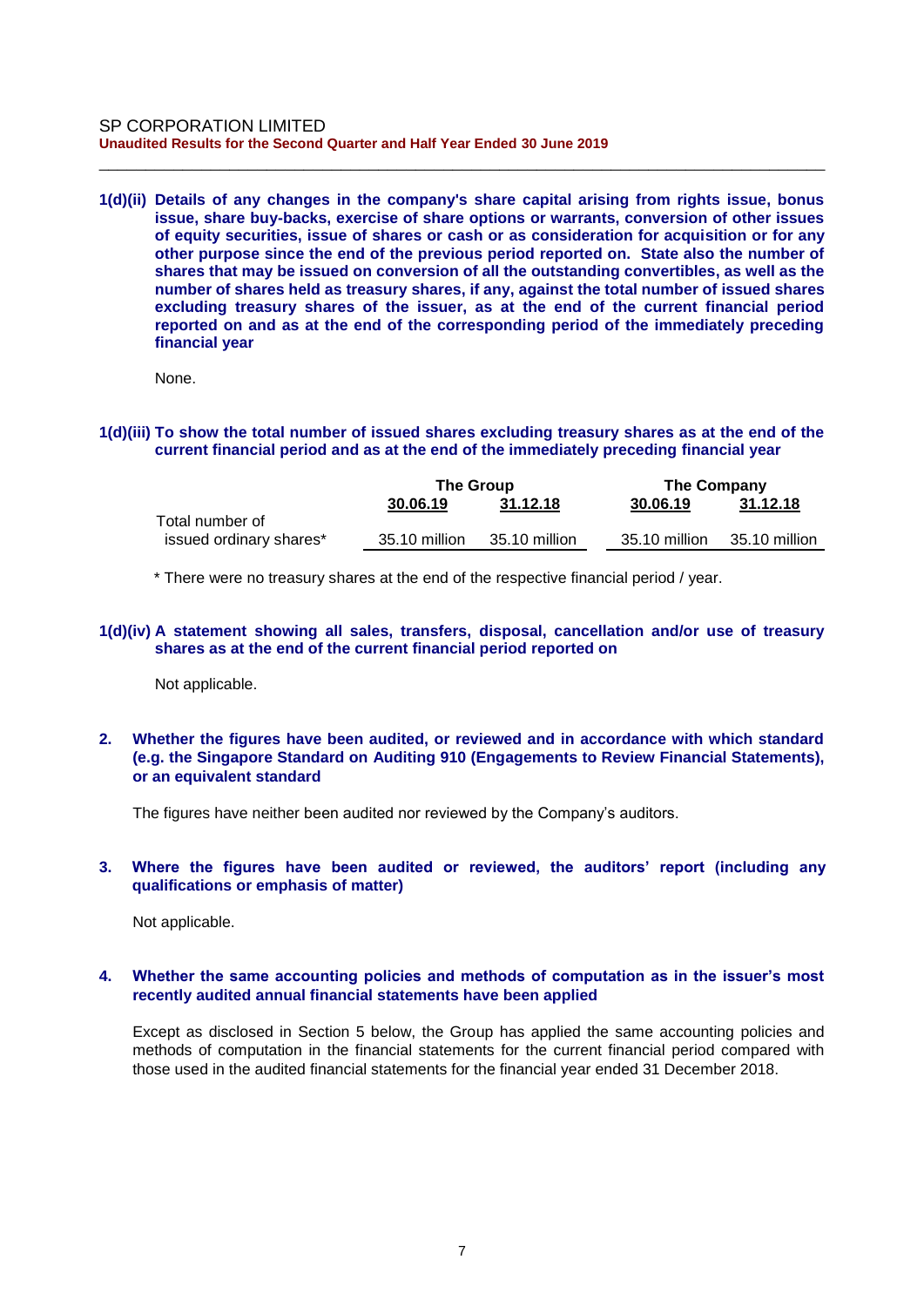## **5. If there are any changes in the accounting policies and methods of computation, including any required by an accounting standard, what has changed, as well as the reasons for, and the effect of, the change**

\_\_\_\_\_\_\_\_\_\_\_\_\_\_\_\_\_\_\_\_\_\_\_\_\_\_\_\_\_\_\_\_\_\_\_\_\_\_\_\_\_\_\_\_\_\_\_\_\_\_\_\_\_\_\_\_\_\_\_\_\_\_\_\_\_\_\_\_\_\_\_\_\_\_\_\_\_\_

The Group has adopted the Singapore Financial Reporting Standards (International) ("SFRS(I)s") that are effective for annual periods beginning on or after 1 January 2019 and are relevant to its operations. The adoption of these new SFRS(I)s, specifically SFRS(I) 16 *Leases,* does not result in any changes to the Group's and the Company's accounting policies and has no material effect on the amounts reported for the current financial period or prior financial years.

## **6. Earnings per ordinary share of the group for the current financial period reported on and the corresponding period of the immediately preceding financial year, after deducting any provision for preference dividends**

|                                                                                            | 30.06.19 | 30.06.18 | 30.06.19 | 30.06.18 |
|--------------------------------------------------------------------------------------------|----------|----------|----------|----------|
| i).<br>Earnings per ordinary share based on<br>weighted average number of shares (in cent) | 1.60     | 1.40     | 2.73     | 1.66     |
| ii) Earnings per ordinary share based on                                                   |          |          |          |          |
| fully diluted basis (in cent)<br>Weighted average number of ordinary shares                | 1.60     | 1.40     | 2.73     | 1.66     |
| (in million)                                                                               | 35.10    | 35.10    | 35.10    | 35.10    |

**7. Net asset value (for the issuer and group) per ordinary share based on the total number of issued shares excluding treasury shares of the issuer at the end of the (a) current period reported on and (b) immediately preceding financial year**

Net asset value per ordinary share (in dollar) Total number of issued shares\* at the end of the financial period / year (in million)

|          | Group    | Company  |          |  |  |
|----------|----------|----------|----------|--|--|
| 30.06.19 | 31.12.18 | 30.06.19 | 31.12.18 |  |  |
| 1.54     | 1.52     | 1.10     | 1.09     |  |  |
|          |          |          |          |  |  |
| 35.10    | 35.10    | 35.10    | 35.10    |  |  |

**Group (Quarter) Group (Year to Date)**

\* There were no treasury shares at the end of the respective financial period / year.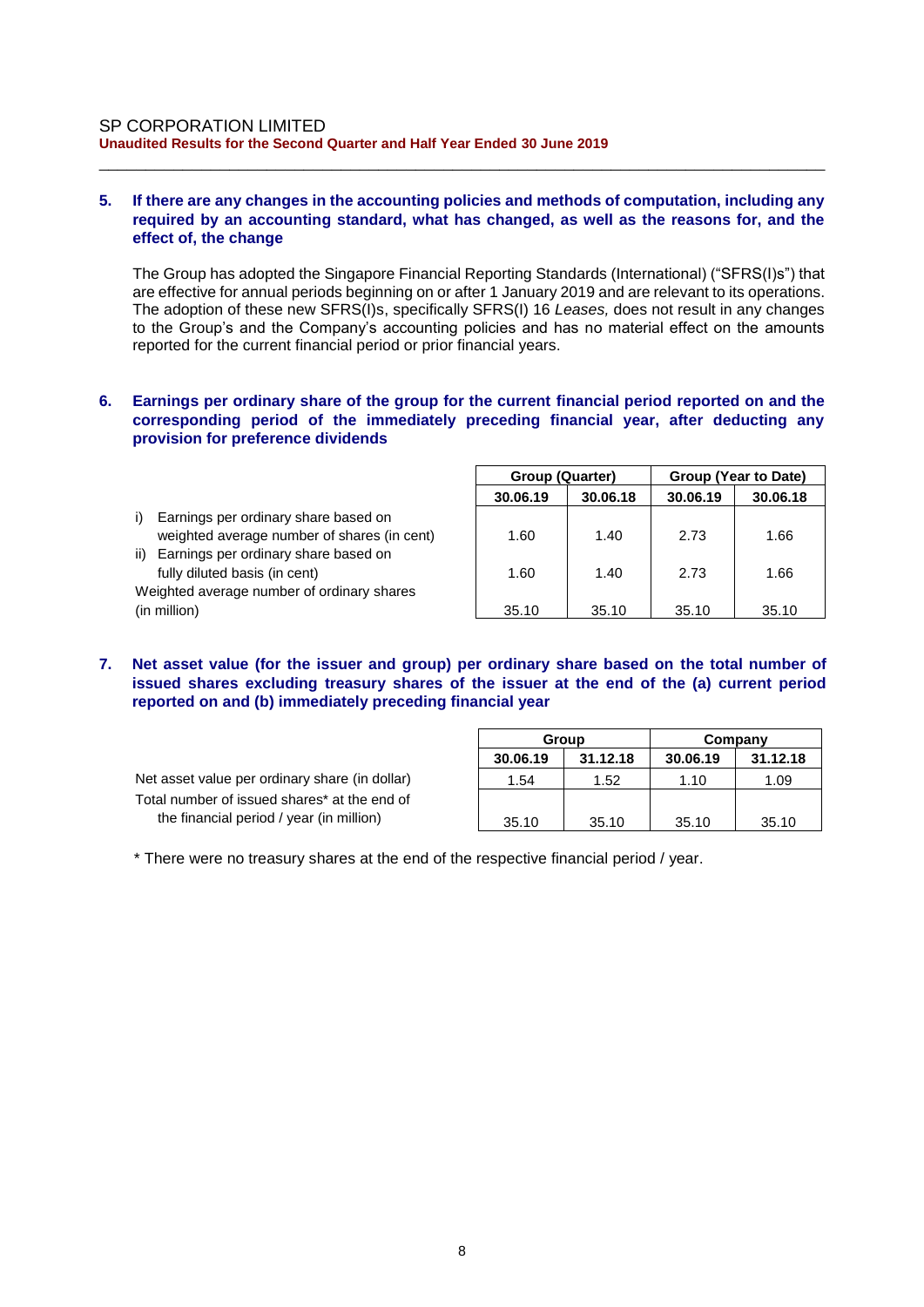#### SP CORPORATION LIMITED **Unaudited Results for the Second Quarter and Half Year Ended 30 June 2019**

**8. A review of the performance of the group, to the extent necessary for a reasonable understanding of the group's business. The review must discuss any significant factors that affected the turnover, costs, and earnings of the group for the current financial period reported on, including (where applicable) seasonal or cyclical factors. It must also discuss any material factors that affected the cash flow, working capital, assets or liabilities of the group during the current financial period reported on**

\_\_\_\_\_\_\_\_\_\_\_\_\_\_\_\_\_\_\_\_\_\_\_\_\_\_\_\_\_\_\_\_\_\_\_\_\_\_\_\_\_\_\_\_\_\_\_\_\_\_\_\_\_\_\_\_\_\_\_\_\_\_\_\_\_\_\_\_\_\_\_\_\_\_\_\_\_\_

#### Commodities Trading Unit

The Unit's revenue decreased to \$25.0 million in 2Q2019 compared to \$36.0 million in 2Q2018. This was mainly attributable to lower revenue from the sale of coal as average selling prices and volume were lower. The lower sales volume of rubber despite the higher average selling prices and the absence of aluminium sales also contributed to the decline in revenue. Consequently, gross profit decreased.

Commodities trading reported a lower profit after tax of \$175,000 in 2Q2019 compared to \$442,000 in 2Q2018, mainly due to lower gross profit and higher interest expense, partially offset by handling fees in relation to coal shipments and higher foreign currency exchange gain.

#### Investment Unit

The Unit's profit in 2Q2019 arose mainly from the interest income of \$0.4 million on the \$20 million loan extended to a related party in September 2018 in return for an opportunity to participate in a mixed-use development project in Sanya, Hainan, China.

### **9. Where a forecast, or a prospect statement, has been previously disclosed to shareholders, any variance between it and the actual results**

Not applicable.

# **10. A commentary at the date of the announcement of the significant trends and competitive conditions of the industry in which the group operates and any known factors or events that may affect the group in the next reporting period and the next 12 months**

Coal deliveries for the financial year are expected to be in line with the quantity secured by the Group under the coal allocation agreement. The Group will continually seek opportunities to grow its commodities trading business.

The Group is exploring investment opportunities including the project in Sanya, Hainan, China to reposition, expand and diversify its business and operations to achieve a more consistent and sustainable growth.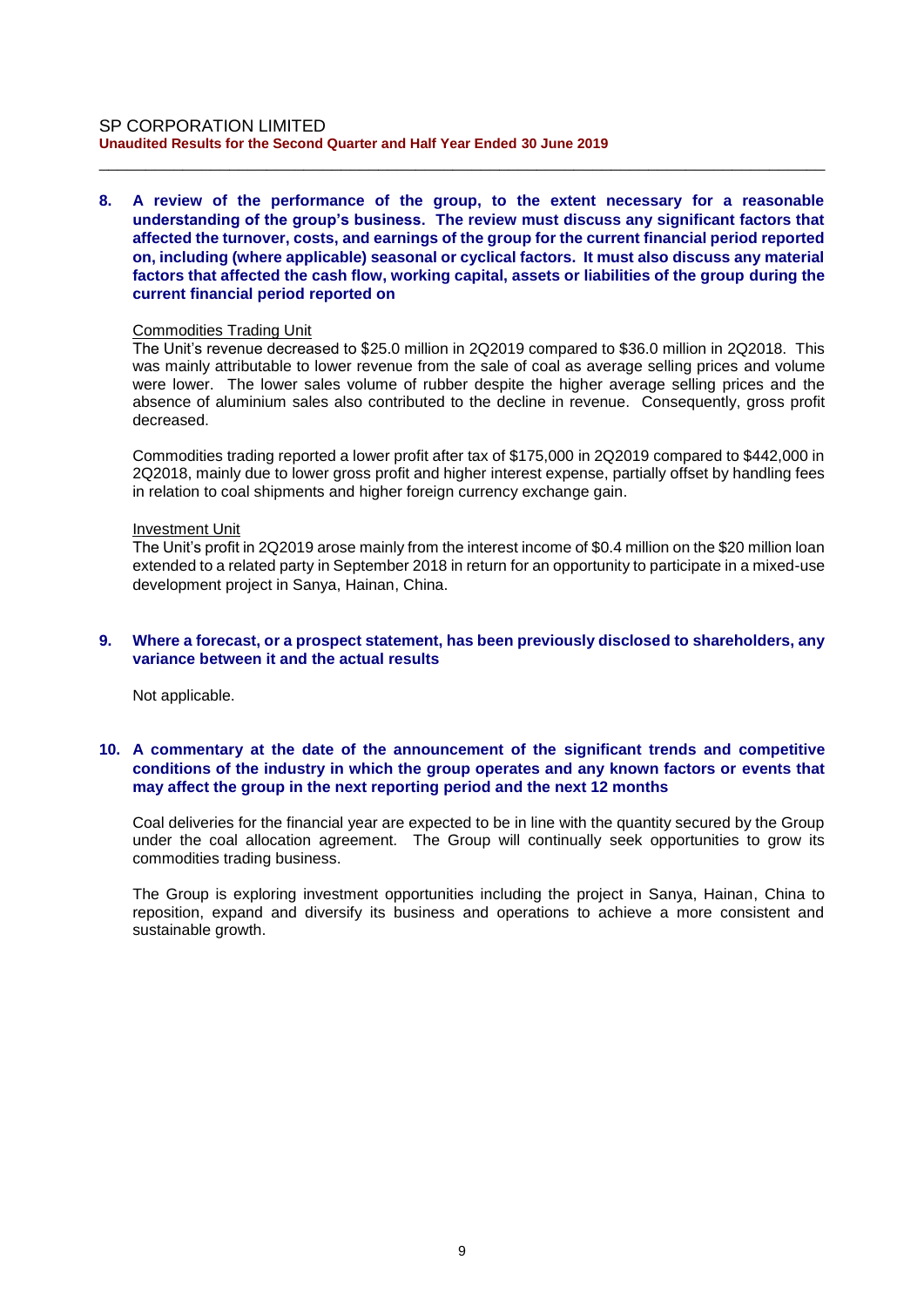# **11. Dividend**

# **(a) Current Financial Period Reported On**

Any dividend declared for the current financial period reported on?

None.

# **(b) Corresponding Period of the Immediately Preceding Financial Year** Any dividend declared for the corresponding period of the immediately preceding financial year?

\_\_\_\_\_\_\_\_\_\_\_\_\_\_\_\_\_\_\_\_\_\_\_\_\_\_\_\_\_\_\_\_\_\_\_\_\_\_\_\_\_\_\_\_\_\_\_\_\_\_\_\_\_\_\_\_\_\_\_\_\_\_\_\_\_\_\_\_\_\_\_\_\_\_\_\_\_\_

None.

## **(c) Date payable**

Not applicable.

#### **(d) Books closure date**

Not applicable.

#### **12. If no dividend has been declared/recommended, a statement to that effect**

No dividend has been declared or recommended for the half year ended 30 June 2019.

# **13. Interested Person Transactions**

The aggregate value of interested person transactions entered into during the following financial periods is as follows:

|                                                                                                                |                                                                                                                                                                                               | Group              |                                                                                                                                                                           |                    |                                                                                                                                                                                               |                    | Group                                                                                                                                                                     |                    |
|----------------------------------------------------------------------------------------------------------------|-----------------------------------------------------------------------------------------------------------------------------------------------------------------------------------------------|--------------------|---------------------------------------------------------------------------------------------------------------------------------------------------------------------------|--------------------|-----------------------------------------------------------------------------------------------------------------------------------------------------------------------------------------------|--------------------|---------------------------------------------------------------------------------------------------------------------------------------------------------------------------|--------------------|
|                                                                                                                | Aggregate value of all interested<br>person transactions (excluding<br>transactions less than \$100,000<br>and transactions conducted under<br>shareholders' mandate pursuant<br>to Rule 920) |                    | Aggregate value of all interested<br>person transactions conducted<br>under shareholders' mandate<br>pursuant to Rule 920 (excluding<br>transactions less than \$100,000) |                    | Aggregate value of all interested<br>person transactions (excluding<br>transactions less than \$100,000<br>and transactions conducted under<br>shareholders' mandate pursuant<br>to Rule 920) |                    | Aggregate value of all interested<br>person transactions conducted<br>under shareholders' mandate<br>pursuant to Rule 920 (excluding<br>transactions less than \$100,000) |                    |
|                                                                                                                | <b>Second Quarter</b>                                                                                                                                                                         |                    | <b>Second Quarter</b>                                                                                                                                                     |                    | <b>First Half</b>                                                                                                                                                                             |                    | <b>First Half</b>                                                                                                                                                         |                    |
| Name of interested person                                                                                      | 30.06.19<br>\$'000                                                                                                                                                                            | 30.06.18<br>\$'000 | 30.06.19<br>\$'000                                                                                                                                                        | 30.06.18<br>\$'000 | 30.06.19<br>\$'000                                                                                                                                                                            | 30.06.18<br>\$'000 | 30.06.19<br>\$'000                                                                                                                                                        | 30.06.18<br>\$'000 |
| <b>Sales</b><br>William Nursalim alias William Liem & associates                                               |                                                                                                                                                                                               |                    | 4,549                                                                                                                                                                     | 5,566              |                                                                                                                                                                                               |                    | 5,947                                                                                                                                                                     | 8,424              |
| <b>Purchases</b><br>William Nursalim alias William Liem & associates                                           |                                                                                                                                                                                               |                    | 20,914                                                                                                                                                                    | 27,132             |                                                                                                                                                                                               |                    | 37.674                                                                                                                                                                    | 46.724             |
| Interest income from placement of refundable trade deposit<br>William Nursalim alias William Liem & associates |                                                                                                                                                                                               |                    | 142                                                                                                                                                                       | 125                |                                                                                                                                                                                               |                    | 282                                                                                                                                                                       | 244                |
| Interest income from loan<br>Nuri Holdings (S) Pte Ltd & associates                                            |                                                                                                                                                                                               |                    | 374                                                                                                                                                                       |                    |                                                                                                                                                                                               |                    | 744                                                                                                                                                                       |                    |
| Total interested person transactions                                                                           |                                                                                                                                                                                               |                    | 25,979                                                                                                                                                                    | 32,823             |                                                                                                                                                                                               |                    | 44.647                                                                                                                                                                    | 55.392             |